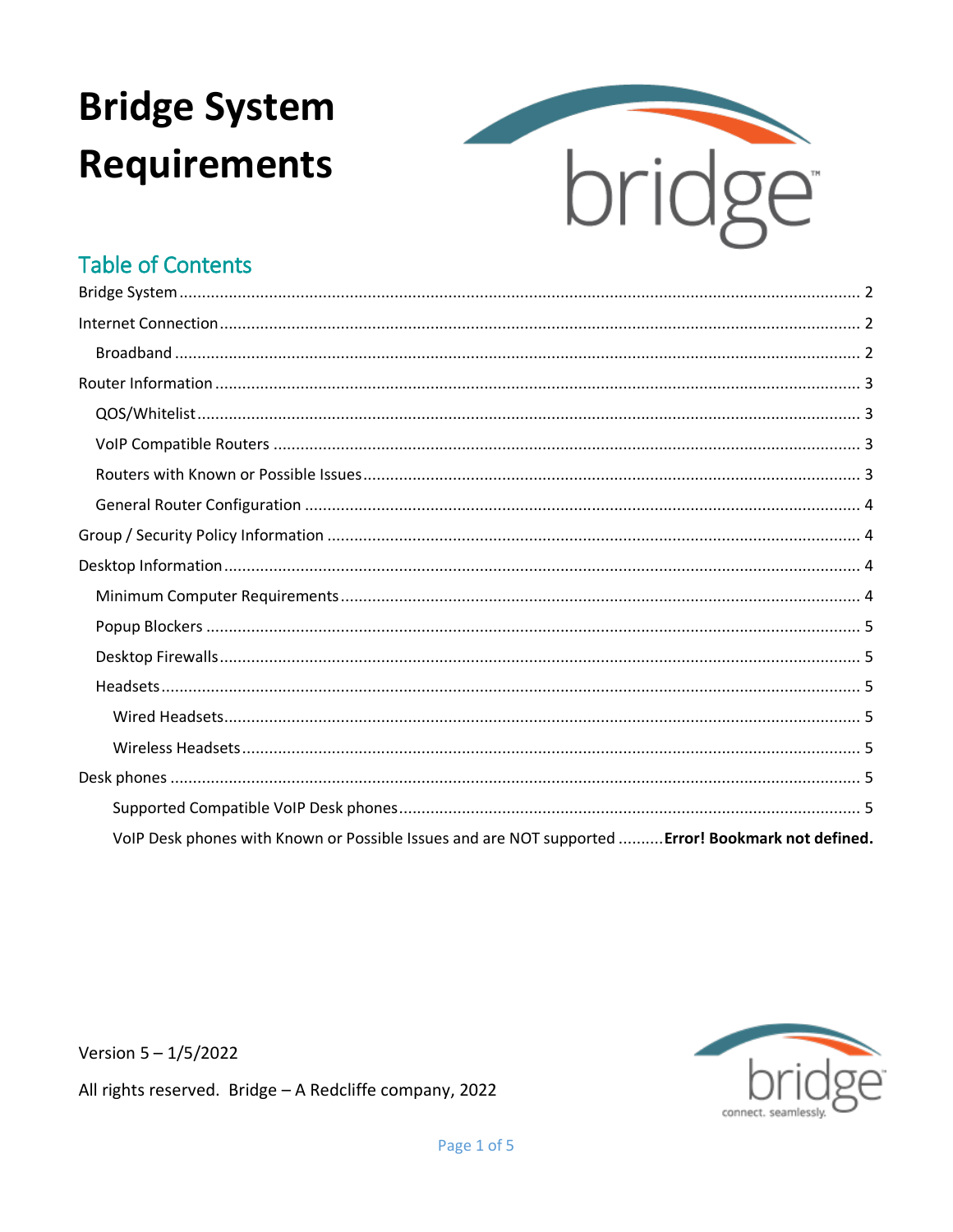# <span id="page-1-0"></span>**Bridge System**

Bridge is a Hosted VoIP service that is intended for use over Broadband Internet connections, such as those provided by AT&T, Comcast, Cox, Charter Business, Spectrum and others. These providers provide general access through the Internet through a modem that they supply directly to the end-customer. This modem is generally acceptable for home use, but it is not considered a business-class device and it is not considered to be an acceptable solution for Hosted VoIP connections such as those provided by Bridge. Consequently, it is our position that the customer should provide their own routing solution in order to use the service provided by Bridge. You will need to consult with IT consultant to determine which modem would best suit your needs with your Internet Service Provider (ISP).

Hosted Voice service is an application that rides on your Internet connection and internal data network, the quality of your telephone and CRM experience is directly related to the quality of your internal data connection. Normally, with a high-quality broadband connection and the right router and firewall, you can expect very high quality voice service. Unfortunately, voice service is dependent on many factors and it is classified as a "best-effort" service. Selecting the right ISP, IT Specialist and router/firewall combination will minimize most problems you will experience with voice quality. Bridge maintains a list of compatible routers that for your IT Specialist, including tips and suggestions for provisioning these devices later in this document.

**PLEASE NOTE:** We *highly* recommend consulting an IT firm or network professional when configuring advanced network settings or devices.

## <span id="page-1-1"></span>**Internet Connection**

### <span id="page-1-2"></span>Broadband

Cable or Fiber lines DSL, Satellite, Cellular, Hotspot are not recommended Minimum Bandwidth is dependent upon number of users 5Mbps Down / 2Mbps Up per active user is recommended (significantly higher values required for video) Maximum Latency <3ms to your router <10ms to your modem <100ms total to Bridge Packet Loss 1% or less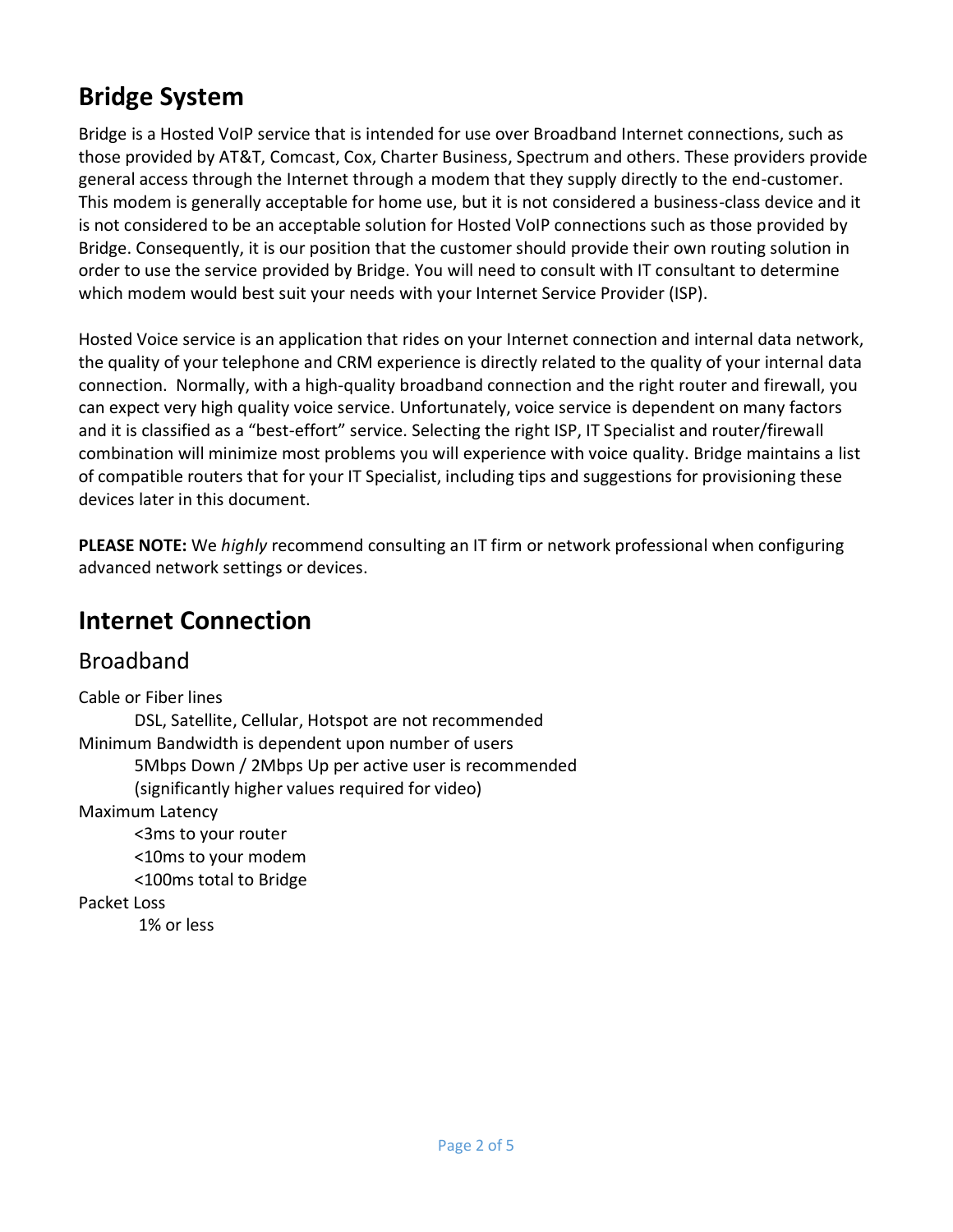# <span id="page-2-0"></span>**Router Information**

### <span id="page-2-1"></span>QOS/Whitelist

To ensure call quality and data integrity, please **whitelist** 35.225.57.188, 167.172.146.231, and 104.197.41.132 for all **TCP and UDP** traffic. Ports 443, 5060 & 5080 must be unrestricted for your Bridge System to work properly. An outbound audio port is also used but it's a random port in the 10000+ range going through 35.225.57.188 and 167.172.146.231

### <span id="page-2-2"></span>VoIP Compatible Routers

NOTE: The routers listed here are known to work reliably with our services. **However**… given the constantly updated firmware and physical changes made by manufacturers and the nature of cloudbased services, The Redcliffe Group cannot control the final configuration of the hardware or your computer systems/network, or promise that any given router will work with your system. While we regularly update our information, we cannot guarantee that our information is 100% up to date.

- Ubiquiti
- Sonicwall
- Meraki
- WatchGuard
- Fortigate
- Adtran
- Cisco ASA
- EdgeMarc

### <span id="page-2-3"></span>Routers with Known Issues

- Modem/Gateway Combo's from any cable provider
- Cisco RV and lower series
- Netgear
- Linksys
- D-Link
- TP-Link
- ASUS
- Google
- Apple
- MediaLink
- PfSense
- Untangle
- ZyXEL
- DD-WRT
- Tomato
- Off-Brand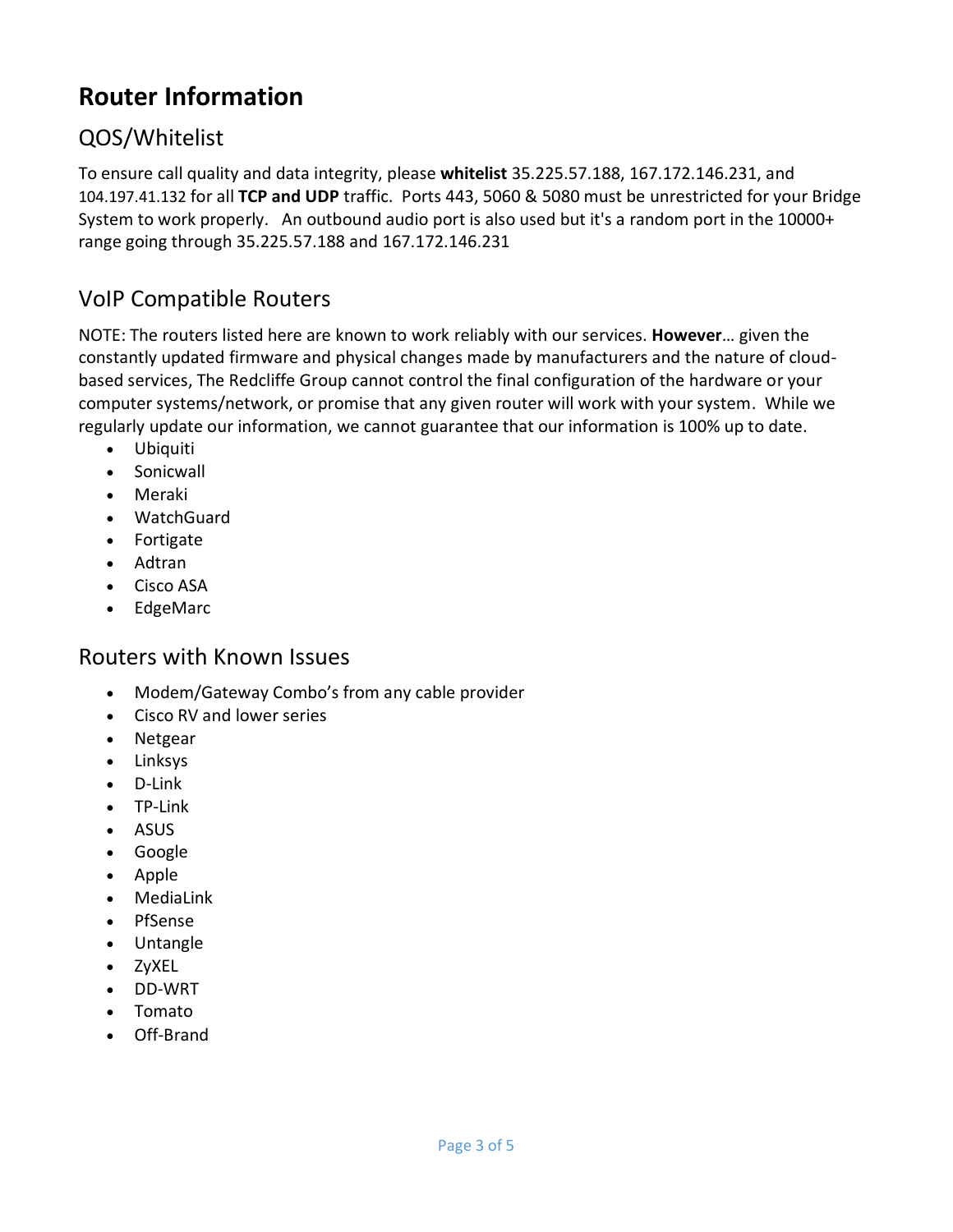### <span id="page-3-0"></span>General Router Configuration

#### DOs:

- Enable Consistent NAT
- Unblock TCP and UDP Outbound
- Ensure you have sufficient bandwidth
- Set TCP/UDP timeouts to at least 300
- Routinely check for latency spikes and other issues
- Routinely check for packet loss

#### DON'Ts:

- Enable SIP-ALG
- DPI SIP Traffic
- Use SIP Normalization
- Use Static NAT's for phones
- Double NAT
- Use SPI

# <span id="page-3-1"></span>**Group / Security Policy Information**

To ensure call quality and data integrity, 35.225.57.188, 167.172.146.231, and 104.197.41.132 must be trusted for all **TCP and UDP** traffic. Ports 443, 5060 & 5080 must be unrestricted for your Bridge System to work properly. A random port in the 10000+ outbound is also utilized for audio through 35.225.57.188 and 167.172.146.231 respectively as well.

Additionally, the Bridge Dialer, Bridge Screenshot, Bridge Wooshem applications and crm.bridge.insure must be trusted for Local, Domain and Public networks for the Bridge system to work as designed.

# <span id="page-3-2"></span>**Desktop Information**

### <span id="page-3-3"></span>Minimum Computer Requirements

Windows 10 2.5 GHz Dual Core Intel Core i5 and higher CPU 8GB RAM (16 GB RAM recommended for video use) 500GB hard drive CPU: <50% average Memory: <50% average Disk space: >20% free Disk utilization: <5% average Google Chrome or Microsoft Edge Browser recommended Network Interface - 1Gbps NIC preferred If USB to Ethernet adapter used – USB 3.0 adaptor & port required WiFi not recommended

Apple computers NOT supported